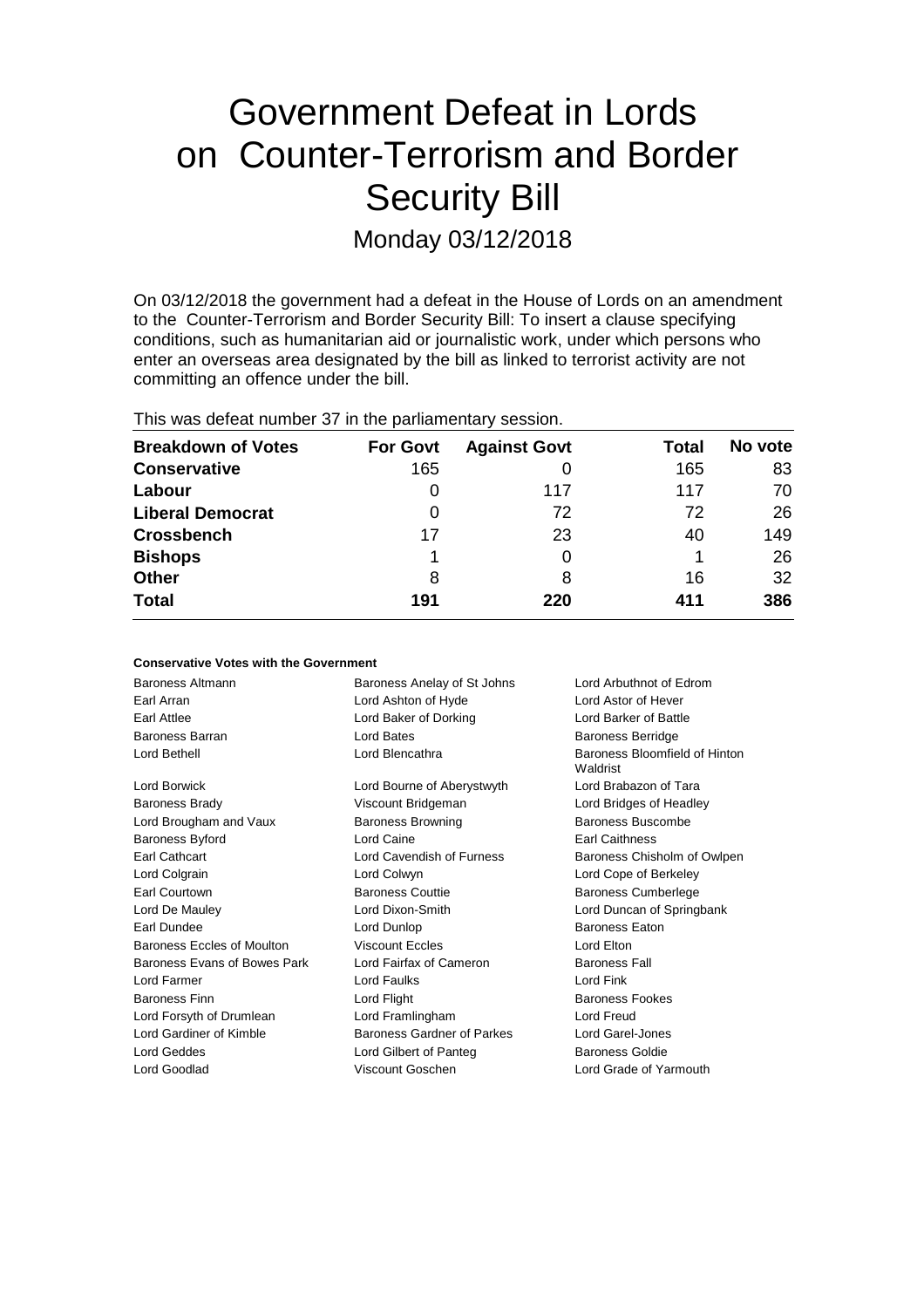Baroness Hanham Baroness Harding of Winscombe Lord Hayward Lord Henley Lord Hill of Oareford Lord Hodgson of Astley Abbotts Baroness Hodgson of Abinger Lord Holmes of Richmond Baroness Hooper Lord Horam Lord Howard of Lympne Earl Howe Lord Howell of Guildford Lord Hunt of Wirral Baroness Jenkin of Kennington Lord Jopling Lord Keen of Elie Lord King of Bridgwater Lord Kirkham Lord Kirkhope of Harrogate Lord Lamont of Lerwick Lord Lang of Monkton Lord Leigh of Hurley Lord Lexden **Lord Lindsay** Lord Lilley **Communication** Lord Lilley **Earl Lindsay** Lord Lingfield **Earl Liverpool** Earl Liverpool **Lord Livingston of Parkhead** Lord Mackay of Clashfern Lord Mancroft Baroness Manzoor Lord Marland Lord Marlesford Lord McInnes of Kilwinning Baroness Meyer **Baroness Mone** Baroness Mone **Baroness Mone** Baroness Morris of Bolton Lord Naseby Lord Nash Baroness Neville-Jones Baroness Noakes Lord Northbrook Lord O'Shaughnessy Lord Palumbo **Lord Pickles** Lord Pickles **Baroness Pidding** Lord Polak Lord Popat Lord Porter of Spalding Lord Price **Lord Randall of Uxbridge Baroness Redfern** Lord Renfrew of Kaimsthorn Lord Ribeiro Viscount Ridley Lord Risby **Lord Robathan** Baroness Rock Baroness Sater **Baroness Scott of Bybrook** Baroness Seccombe Earl Selborne **Lord Selkirk of Douglas** Baroness Shackleton of Belgravia Lord Sheikh Baroness Shephard of Northwold Lord Sherbourne of Didsbury Lord Shinkwin **Lord Smith of Hindhead** Baroness Stedman-Scott Lord Strathclyde **Baroness Sugg Lord Suri** Lord Taylor of Holbeach Lord Trimble Lord True Lord Tugendhat **Night Collect Controlly Controlly** Viscount Ullswater **Baroness Vere of Norbiton** Lord Wakeham Lord Wasserman Duke of Wellington Lord Whitby Baroness Wilcox Baroness Williams of Trafford Baroness Wyld Lord Young of Cookham Viscount Younger of Leckie

Lord Green of Hurstpierpoint Lord Griffiths of Fforestfach Lord Hague of Richmond<br>
Baroness Hannam Baroness Harding of Winscombe Lord Haselhurst

Marquess of Lothian Lord Lupton Lord MacGregor of Pulham Market Baroness Neville-Rolfe **Baroness Newlove** Baroness Newlove Baroness Nicholson of Winterbourne

**Conservative Votes against the Government**

#### **Labour Votes with the Government**

### **Labour Votes against the Government**

Lord Bassam of Brighton Lord Beecham Lord Berkeley Baroness Billingham **Lord Blunkett** Lord Bradley Lord Bragg **Lord Brennan** Lord Brooke of Alverthorpe **Lord Brooke** of Alverthorpe Lord Brookman **Lord Browne of Ladyton** Baroness Bryan of Partick Lord Campbell-Savours Lord Carter of Coles Lord Cashman Baroness Chakrabarti Viscount Chandos Lord Christopher Lord Clark of Windermere Lord Clarke of Hampstead Lord Collins of Highbury Baroness Corston Lord Cunningham of Felling Lord Davies of Oldham Lord Desai **Baroness Donaghy** Baroness Donaghy Baroness Drake Lord Dubs Lord Elder Lord Evans of Watford Lord Faulkner of Worcester Lord Foulkes of Cumnock Baroness Gale Lord Giddens **Baroness Golding Community** Lord Goldsmith Lord Gordon of Strathblane Baroness Goudie Lord Griffiths of Burry Port Lord Grocott Lord Hain Viscount Hanworth Lord Harris of Haringey Lord Haskel Lord Haworth

Lord Adonis Lord Anderson of Swansea Baroness Armstrong of Hill Top

Baroness Healy of Primrose Hill Baroness Henig Baroness Henig Baroness Hilton of Eggardon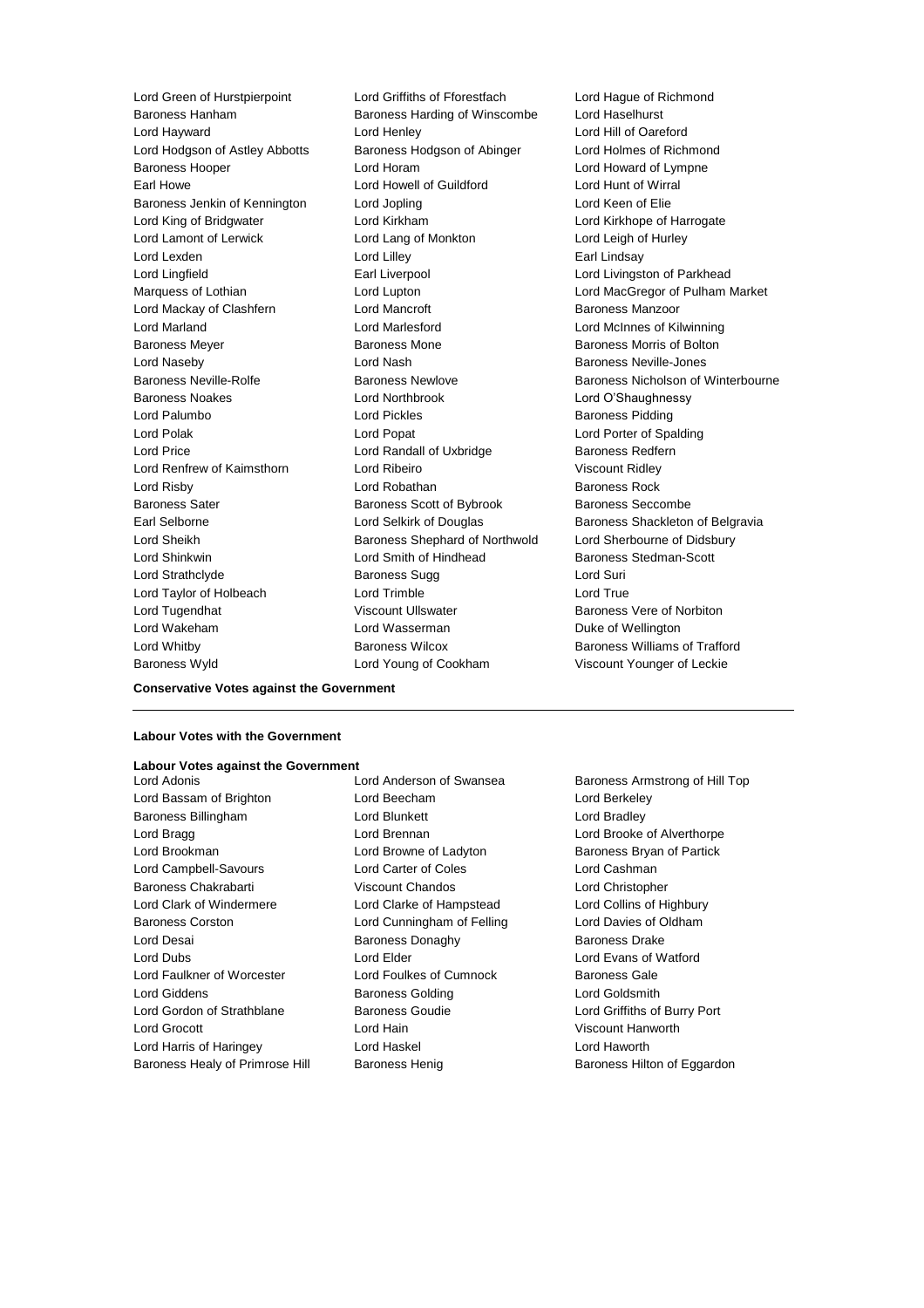| Lord Hollick                         | Lord Howarth of Newport        | Lord Hoyle                       |
|--------------------------------------|--------------------------------|----------------------------------|
| Lord Hunt of Kings Heath             | Lord Jones                     | Lord Jordan                      |
| Lord Judd                            | Lord Kennedy of Southwark      | Baroness Kennedy of The Shaws    |
| Baroness Kennedy of Cradley          | <b>Baroness Kingsmill</b>      | Baroness Kinnock of Holyhead     |
| Lord Kinnock                         | Baroness Lawrence of Clarendon | Lord Layard                      |
| Lord Lea of Crondall                 | Lord Lennie                    | Baroness Liddell of Coatdyke     |
| <b>Baroness Lister of Burtersett</b> | Lord Livermore                 | <b>Baroness Mallalieu</b>        |
| Lord Maxton                          | Lord McAvoy                    | Lord McConnell of Glenscorrodale |
| Baroness McDonagh                    | Baroness McIntosh of Hudnall   | Lord McKenzie of Luton           |
| Lord McNicol of West Kilbride        | Lord Mendelsohn                | Lord Monks                       |
| Lord Morgan                          | Baroness Morgan of Huyton      | Lord Morris of Aberavon          |
| Lord Morris of Handsworth            | Lord Murphy of Torfaen         | Lord Pendry                      |
| <b>Lord Prescott</b>                 | <b>Baroness Prosser</b>        | Baroness Quin                    |
| Baroness Ramsay of Cartvale          | Lord Reid of Cardowan          | Lord Rooker                      |
| Lord Rosser                          | Lord Sawyer                    | <b>Baroness Sherlock</b>         |
| Viscount Simon                       | Baroness Smith of Gilmorehill  | Baroness Smith of Basildon       |
| Lord Snape                           | Lord Soley                     | Lord Stevenson of Balmacara      |
| Baroness Taylor of Bolton            | <b>Baroness Thornton</b>       | Lord Tomlinson                   |
| Lord Tunnicliffe                     | Lord Watson of Invergowrie     | Lord Watts                       |
| <b>Baroness Wheeler</b>              | <b>Baroness Whitaker</b>       | Lord Whitty                      |
| Lord Williams of Elvel               | Lord Wills                     | Lord Winston                     |
| Lord Wood of Anfield                 | Baroness Young of Old Scone    | Lord Young of Norwood Green      |
|                                      |                                |                                  |

#### **Liberal Democrat Votes with the Government**

### **Liberal Democrat Votes against the Government**

| <b>Baroness Barker</b>                  | Lord |
|-----------------------------------------|------|
| Baroness Bonham-Carter of Yarnbury Bard |      |
| Lord Bruce of Bennachie                 | Barc |
| Lord Clement-Jones                      | Lord |
| <b>Baroness Doocey</b>                  | Barc |
| Lord Fox                                | Baro |
| Lord Goddard of Stockport               | Baro |
| Baroness Harris of Richmond             | Baro |
| Baroness Janke                          | Baro |
| Lord Kirkwood of Kirkhope               | Barc |
| <b>Baroness Ludford</b>                 | Barc |
| Lord Newby                              | Barc |
| <b>Baroness Parminter</b>               | Barc |
| <b>Baroness Randerson</b>               | Lord |
| Lord Rennard                            | Lord |
| Baroness Scott of Needham Market        | Lord |
| Baroness Sheehan                        | Lord |
| Baroness Smith of Newnham               | Lord |
| Lord Storey                             | Lord |
| Lord Teverson                           | Lord |
| <b>Baroness Thornhill</b>               | Visc |
| Lord Tyler                              | Lord |
| <b>Baroness Walmsley</b>                | Lord |
|                                         |      |

Mandeville Beith **Barcher Lord Baroness Benjamin** oness Bowles of Berkhamsted Baroness Brinton **DREAD BRUCE SOLIGNAL BRUCE SOLIGNATION** Lord Chidgey Cotter Lord Dholakia baroness Falkner of Margravine Lord Foster of Bath oness Garden of Frognal Lord German oness Grender **Baroness Hamwee Baroness Humphreys** Baroness Hussein-Ece and Baroness Jolly **Baroness Jolly** Lord Jones of Cheltenham oness Kramer **Lord Lee of Trafford** Duess Maddock **Example 2** Lord Marks of Henley-on-Thames **Divides Northover Constanting Lord Paddick** and Baroness Pinnock **Lord Purvis of Tweed** Razzall **Randerson Lord Redesdale** Roberts of Llandudno Lord Rodgers of Quarry Bank Scriven **Market Lord Sharkey** Shipley **Caroness Sheetland** Lord Shutt of Greetland Stephen Lord Stoneham of Droxford Strasburger **Lord Stunell** Thomas of Gresford Baroness Thomas of Winchester Baroness Thurso Lord Tope Wallace of Tankerness Lord Wallace of Saltaire Willis of Knaresborough Lord Wrigglesworth

## **Crossbench Votes with the Government**

Lord Carlile of Berriew Lord Craig of Radley Viscount Craigavon Baroness Finlay of Llandaff **Earl Hay of Kinnoull** Lord Janvrin

Lord Butler of Brockwell

Baroness Bakewell of Hardington